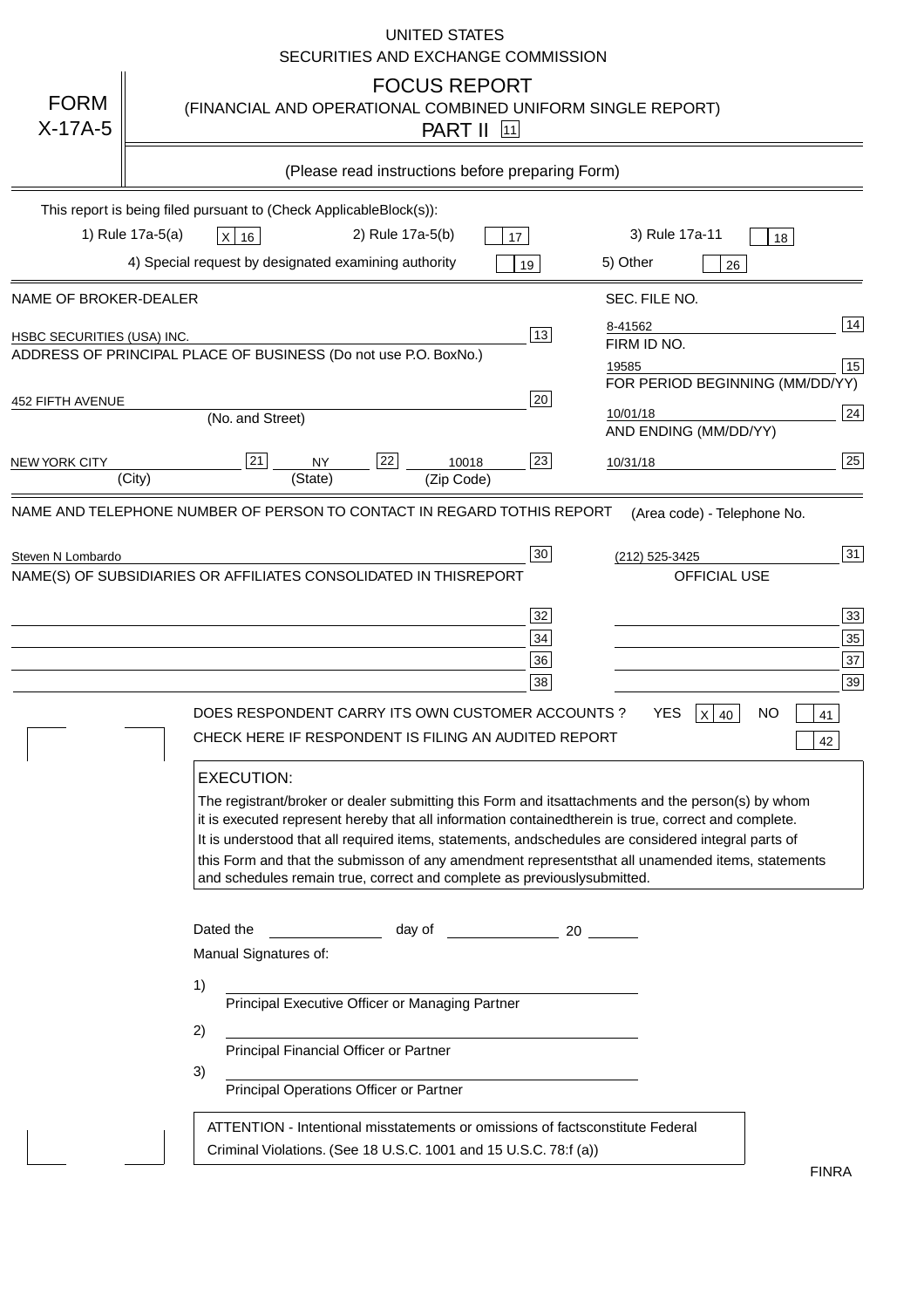BROKER OR DEALER

HSBC SECURITIES (USA) INC.

10/31/18

as of

## STATEMENT OF SEGREGATION REQUIREMENTS AND FUNDS IN SEGREGATION FOR CUSTOMERS TRADING ON U.S. COMMODITY EXCHANGES

| SEGREGATION REQUIREMENTS (Section 4d(2) of the CEAct)                                          |                     |                    |        |
|------------------------------------------------------------------------------------------------|---------------------|--------------------|--------|
| 1. Net ledger balance                                                                          |                     |                    |        |
| A. Cash                                                                                        | \$                  | 550,895,150 7010   |        |
| B. Securities (at market)                                                                      |                     | 2,208,083,563 7020 |        |
| 2. Net unrealized profit (loss) in open futures contracts<br>traded on a contract market       |                     | (138,207,814) 7030 |        |
| 3. Exchange traded options                                                                     |                     |                    |        |
| A. Add market value of open option contracts purchased on a<br>contract market                 |                     | 450,130,217 7032   |        |
| B. Deduct market value of open option contracts granted (sold)<br>on a contract market         |                     | 351,036,417) 7033  |        |
| 4. Net equity (deficit) (add lines 1, 2, and 3)                                                |                     | 2,719,864,699 7040 |        |
| 5. Accounts liquidating to a deficit and accounts with debit<br>balances                       |                     |                    |        |
| - gross amount                                                                                 | 7045<br>136,995,043 |                    |        |
|                                                                                                |                     |                    |        |
| Less: amount offset by customer owned securities                                               | 136,995,043) 7047   |                    | ∩ 7050 |
| 6. Amount required to be segregated (add lines 4 and 5)                                        | \$                  | 2,719,864,699 7060 |        |
|                                                                                                |                     |                    |        |
| FUNDS IN SEGREGATED ACCOUNTS                                                                   |                     |                    |        |
| 7. Deposited in segregated funds bank accounts                                                 |                     |                    |        |
| A. Cash                                                                                        |                     | 182,086,740        | 7070   |
| B. Securities representing investments of customers' funds<br>(at market)                      |                     | $\Omega$           | 7080   |
| C. Securities held for particular customers or option customers<br>in lieu of cash (at market) |                     | 774,637,987        | 7090   |
| 8. Margins on deposit with derivatives clearing organizations<br>of contract markets           |                     |                    |        |
| A. Cash                                                                                        | \$                  | 20,626,288 7100    |        |
| B. Securities representing investments of customers' funds<br>(at market)                      |                     | 328,217,039 7110   |        |
| C. Securities held for particular customers or option customers<br>in lieu of cash (at market) |                     | 1,432,051,432 7120 |        |
| 9. Net settlement from (to) derivatives clearing organizations<br>of contract markets          |                     | $(2,679,051)$ 7130 |        |
| 10. Exchange traded options                                                                    |                     |                    |        |
| A. Value of open long option contracts                                                         |                     | 450,130,217 7132   |        |
| B. Value of open short option contracts                                                        |                     | 351,036,417 7133   |        |
| 11. Net equities with other FCMs                                                               |                     |                    |        |
| A. Net liquidating equity                                                                      |                     | 11,458,446 7140    |        |
| B. Securities representing investments of customers' funds<br>(at market)                      |                     |                    | 7160   |
| C. Securities held for particular customers or option customers<br>in lieu of cash (at market) |                     |                    | 7170   |
| 12. Segregated funds on hand (describe:                                                        |                     | 1,394,145          | 7150   |
| 13. Total amount in segregation (add lines 7 through 12)                                       |                     | 2,846,886,826 7180 |        |
| 14. Excess (deficiency) funds in segregation (subtract line 6<br>from line 13)                 | \$                  | 127,022,127 7190   |        |
| 15. Management Target Amount for Excess funds in segregation                                   | \$                  | 109,000,000 7194   |        |
| 16. Excess (deficiency) funds in segregation over (under) Management Target Amount Excess      | \$                  | 18,022,127 7198    |        |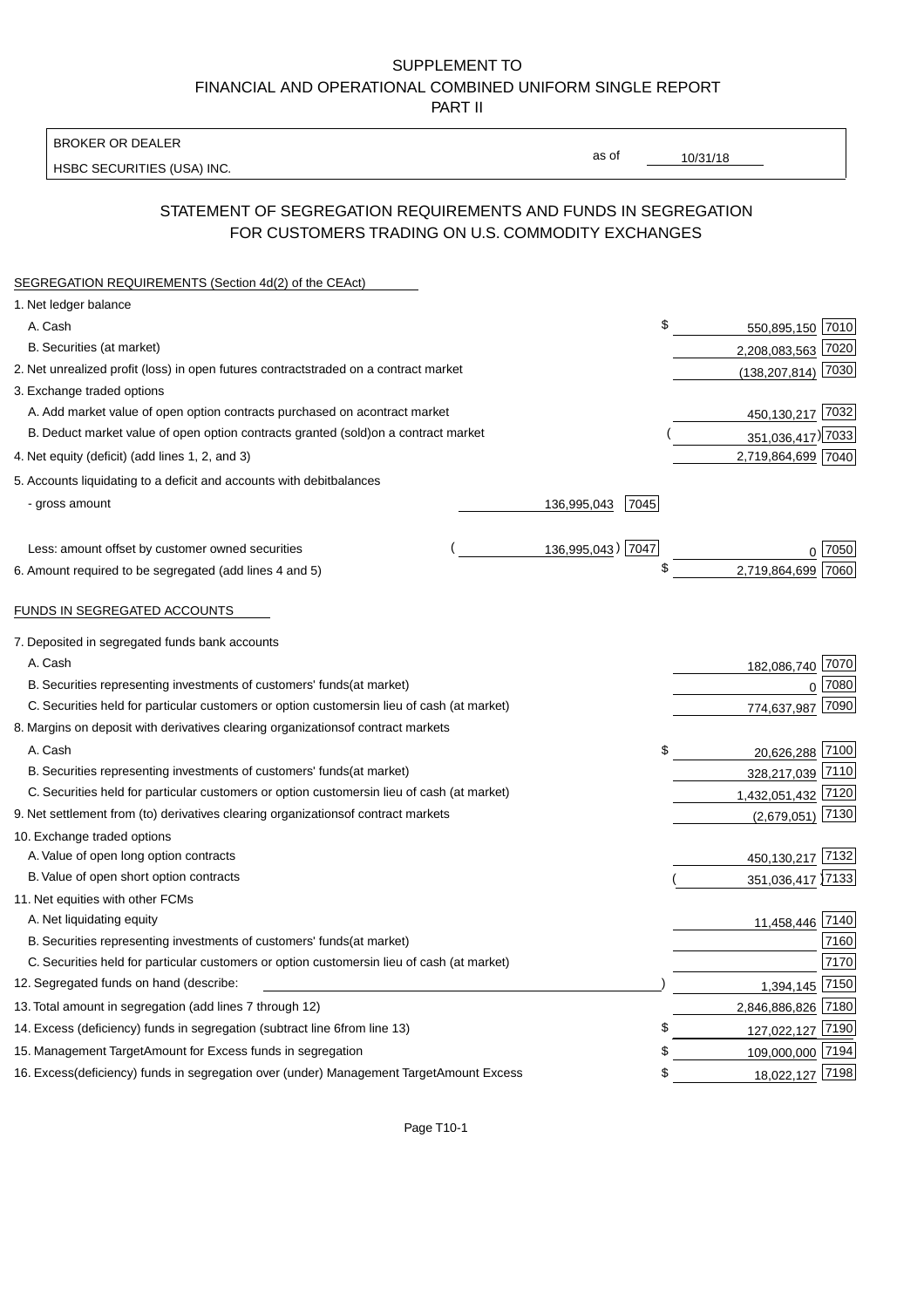PART II

|                                                   | .                                      |                                                                |      |
|---------------------------------------------------|----------------------------------------|----------------------------------------------------------------|------|
| <b>BROKER OR DEALER</b>                           |                                        |                                                                |      |
| HSBC SECURITIES (USA) INC.                        |                                        | as of<br>10/31/18                                              |      |
|                                                   | FOR CUSTOMERS' DEALER OPTIONS ACCOUNTS | STATEMENT OF SEGREGATION REQUIREMENTS AND FUNDS IN SEGREGATION |      |
| 1. Amount required to be segregated in accordance |                                        |                                                                |      |
| with Commission regulation 32.6                   |                                        | \$                                                             | 7200 |
| 2. Funds in segregated accounts                   |                                        |                                                                |      |
| A. Cash                                           | \$                                     | 7210                                                           |      |
| B. Securities (at market)                         |                                        | 7220                                                           |      |
| C. Total                                          |                                        |                                                                | 7230 |
| 3. Excess (deficiency) funds in segregation       |                                        |                                                                |      |
| (subtract line 2.C from line 1)                   |                                        |                                                                | 7240 |
|                                                   |                                        |                                                                |      |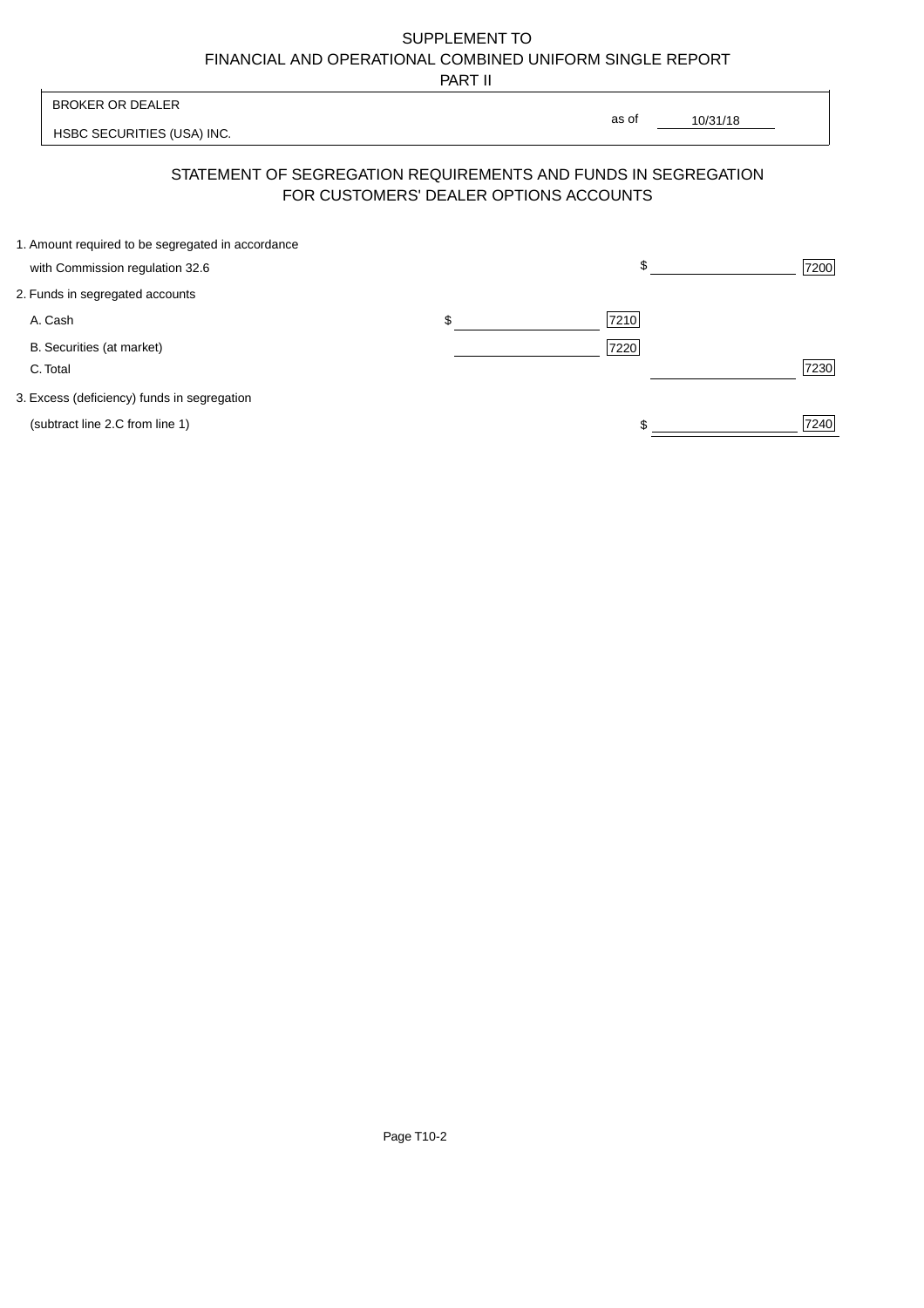PART II

as of

HSBC SECURITIES (USA) INC. The state of the second second in the second second in the second second in the second second second in the second second second second second second second second second second second second sec

### STATEMENT OF SECURED AMOUNTS AND FUNDS HELD IN SEPARATE ACCOUNTS PURSUANT TO COMMISSION REGULATION 30.7

#### FOREIGN FUTURES AND FOREIGN OPTIONS SECURED AMOUNTS

BROKER OR DEALER

| Amount required to be set aside pursuant to law, rule or<br>regulation of a foreign government<br>or a rule of a self-regulatory organization authorized<br>thereunder |                |                                   | \$<br>0           | 7305 |
|------------------------------------------------------------------------------------------------------------------------------------------------------------------------|----------------|-----------------------------------|-------------------|------|
| 1. Net ledger balance - Foreign Futures and Foreign Option Trading - All Customers<br>A. Cash                                                                          |                |                                   | \$<br>57,148,530  | 7315 |
| <b>B.</b> Securities<br>(at market)                                                                                                                                    |                |                                   | 74,680,849        | 7317 |
| 2. Net unrealized profit (loss) in open futures contracts traded on a foreign                                                                                          | board of trade |                                   | 30,633,217        | 7325 |
| 3. Exchange traded options                                                                                                                                             |                |                                   |                   |      |
| A. Market value of open option contracts purchased on a foreign board of trade                                                                                         |                |                                   | 0                 | 7335 |
| B. Market value of open contracts granted (sold) on a foreign board of trade                                                                                           |                |                                   | U                 | 7337 |
| 4. Net equity (deficit) (add lines 1.2. and 3.)                                                                                                                        |                |                                   | \$<br>162,462,596 | 7345 |
| 5. Accounts liquidating to a deficit and accounts with                                                                                                                 |                |                                   |                   |      |
| debit balances - gross<br>amount                                                                                                                                       |                | 7351<br>3,590,796                 |                   |      |
| Less: amount offset by customer owned securities                                                                                                                       |                | 3,589,948) 7352                   | 848               | 7354 |
| 6. Amount required to be set aside as the secured amount - Net Liquidating                                                                                             |                | Equity Method (add lines 4 and 5) | \$<br>162,463,444 | 7355 |
| 7. Greater of amount required to be set aside pursuant to foreign jurisdiction (above) or                                                                              | line 6.        |                                   | \$<br>162,463,444 | 7360 |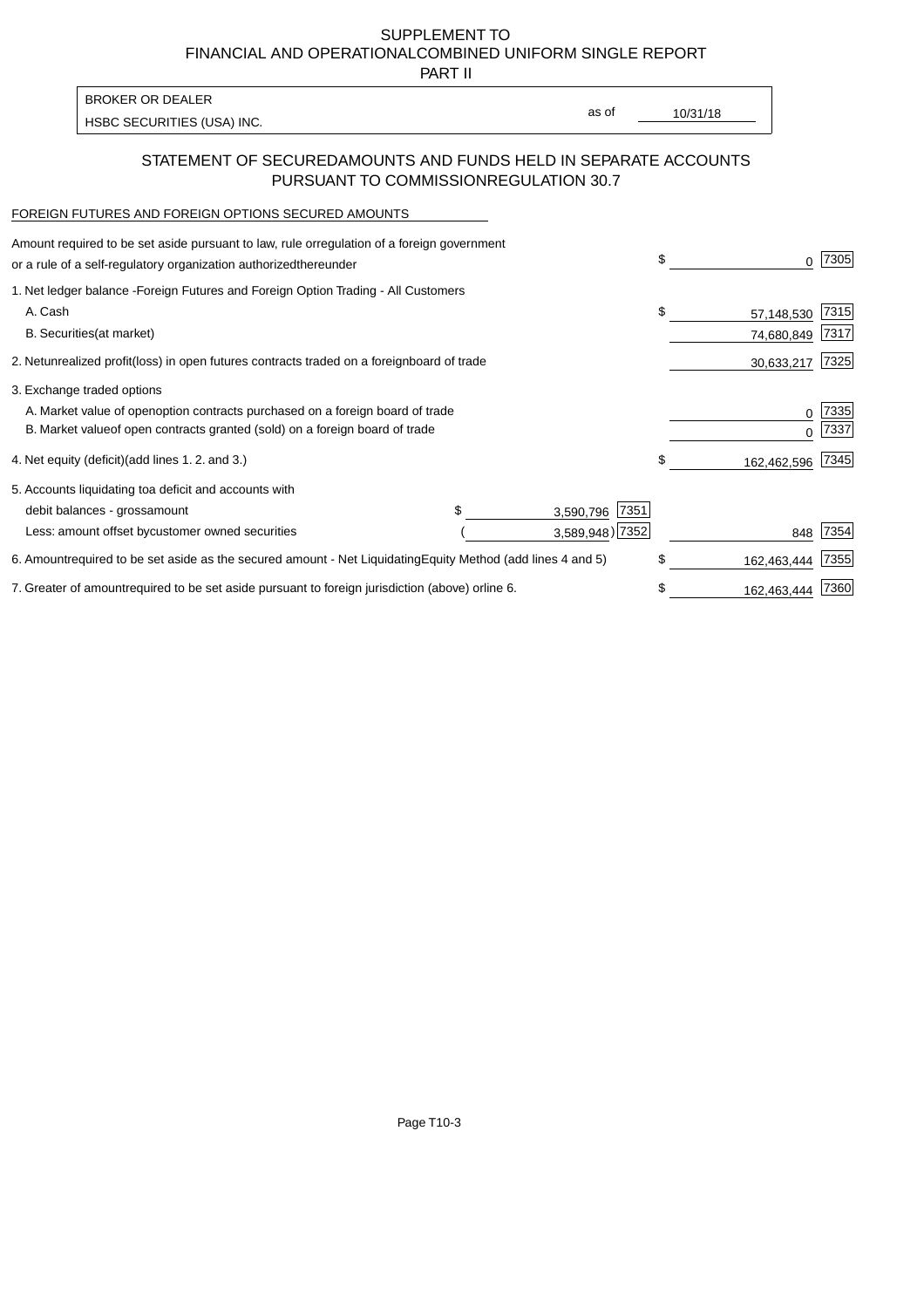PART II

| <b>BROKER OR DEALER</b>                                                                           |                       |             |                 |                  |
|---------------------------------------------------------------------------------------------------|-----------------------|-------------|-----------------|------------------|
| HSBC SECURITIES (USA) INC.                                                                        | as of                 |             | 10/31/18        |                  |
|                                                                                                   |                       |             |                 |                  |
| STATEMENT OF SECURED AMOUNTS AND FUNDS HELD IN SEPARATE<br>PURSUANT TO COMMISSION REGULATION 30.7 |                       |             | <b>ACCOUNTS</b> |                  |
| FUNDS DEPOSITED IN SEPARATE REGULATION 30.7 ACCOUNTS                                              |                       |             |                 |                  |
| 1. Cash in banks                                                                                  |                       |             |                 |                  |
| A. Banks located in the United States                                                             | \$<br>62,500,786 7500 |             |                 |                  |
| B. Other banks qualified under Regulation 30.7                                                    |                       |             |                 |                  |
| 7510<br>Name(s):<br><b>HARRIS TRUST</b>                                                           |                       | $0$ 7520 \$ |                 | 62,500,786 7530  |
| 2. Securities                                                                                     |                       |             |                 |                  |
| A. In safekeeping with banks located in the United States                                         | \$<br>50,027,932 7540 |             |                 |                  |
| 30.7<br>B. In safekeeping with other banks qualified under Regulation                             |                       |             |                 |                  |
| 7550<br>Name(s):<br><b>HARRIS TRUST</b>                                                           | 9,951 7560            |             |                 | 50,037,883 7570  |
| 3. Equities with registered futures commission merchants                                          |                       |             |                 |                  |
| A. Cash                                                                                           | \$<br>$0$ 7580        |             |                 |                  |
| <b>B.</b> Securities                                                                              | $0$ 7590              |             |                 |                  |
| C. Unrealized gain (loss) on open futures contracts                                               | $0$ 7600              |             |                 |                  |
| D. Value of long option contracts                                                                 | $0^{7610}$            |             |                 |                  |
| E. Value of short option contracts                                                                | $0)$ 7615             |             |                 | 0 7620           |
| 4. Amounts held by clearing organizations of foreign boards of<br>trade                           |                       |             |                 |                  |
| Name(s):<br>7630                                                                                  |                       |             |                 |                  |
| A. Cash                                                                                           | \$                    | 7640        |                 |                  |
| <b>B.</b> Securities                                                                              |                       | 7650        |                 |                  |
| C. Amount due to (from) clearing organizations - daily<br>variation                               |                       | 7660        |                 |                  |
| D. Value of long option contracts                                                                 |                       | 7670        |                 |                  |
| E. Value of short option contracts                                                                |                       | )7675       |                 | 7680             |
| 5. Amounts held by members of foreign boards of trade<br>Name(s):<br>7690                         |                       |             |                 |                  |
| A. Cash                                                                                           | \$<br>29,718,288 7700 |             |                 |                  |
| <b>B.</b> Securities                                                                              | 24,652,917 7710       |             |                 |                  |
| C. Unrealized gain (loss) on open futures contracts                                               | 30,633,217 7720       |             |                 |                  |
| D. Value of long option contracts                                                                 | $0$ 7730              |             |                 |                  |
| E. Value of short option contracts                                                                | $_0)$ 7735            |             |                 | 85,004,422 7740  |
| 6. Amounts with other depositories designated by a foreign<br>board of trade<br>7750<br>Name(s):  |                       |             |                 | 0 7760           |
| 7. Segregated funds on hand (describe:                                                            |                       |             |                 | 0 7765           |
| 8. Total funds in separate section 30.7 accounts                                                  |                       | \$          |                 | 197,543,091 7770 |
| 9. Excess (deficiency) set Aside Funds for Secured Amount (subtract Line 7 Secured                |                       |             |                 |                  |
| Statement page T10-3 from Line 8)                                                                 |                       | \$          |                 | 35,079,647 7380  |
| 10. Management Target Amount for Excess funds in separate section 30.7 accounts                   |                       | \$          |                 | 25,000,000 7780  |
| 11. Excess (deficiency) funds in separate 30.7 accounts over (under) Management Target            |                       | \$          |                 | 10,079,647 7785  |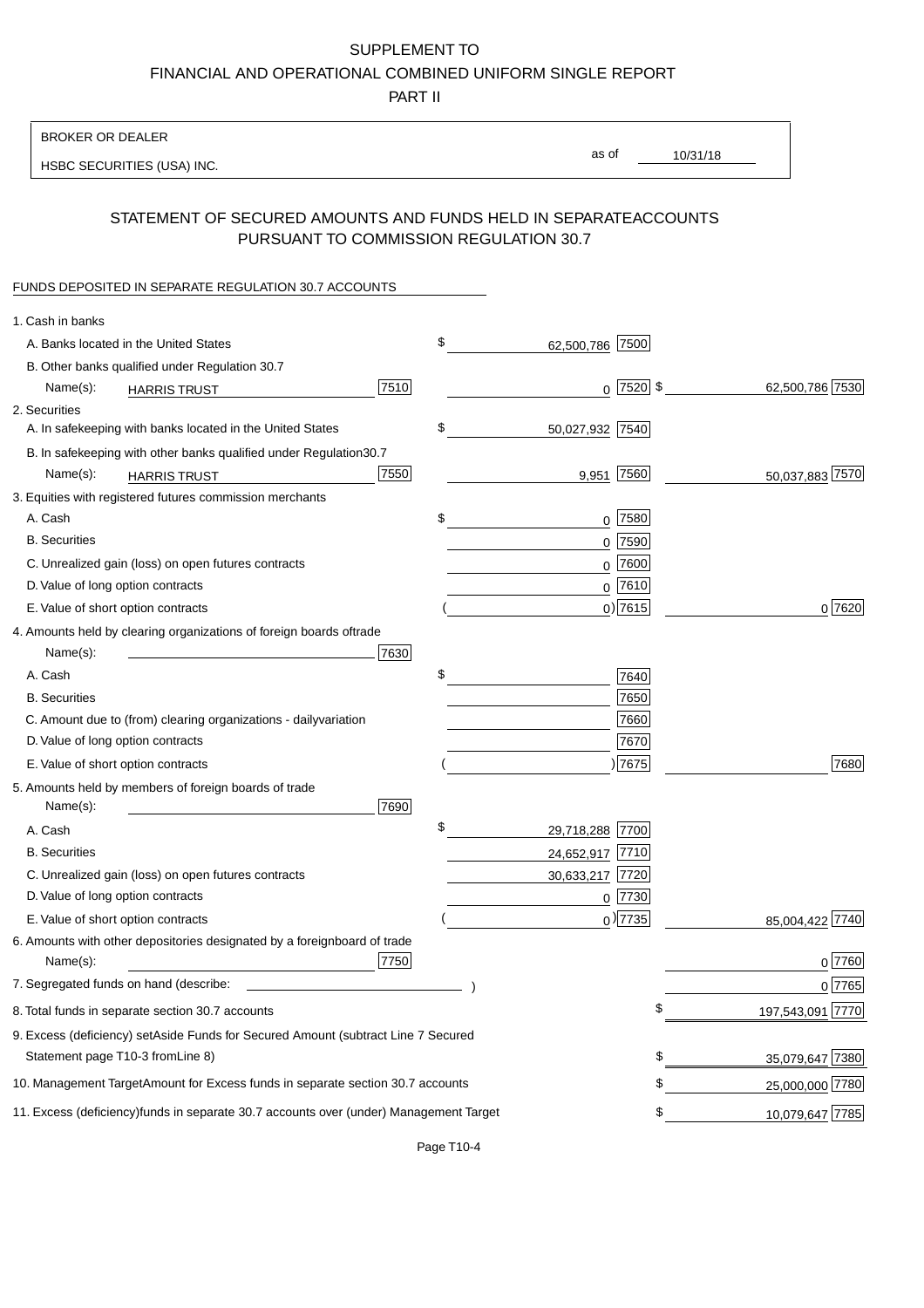PART II

HSBC SECURITIES (USA) INC. The state of the state of the state of the state of the state of the state of the state of the state of the state of the state of the state of the state of the state of the state of the state of BROKER OR DEALER

as of

#### STATEMENT OF CLEARED SWAPS CUSTOMER SEGREGATION REQUIREMENTS AND FUNDS IN CLEARED SWAPS CUSTOMER ACCOUNTS UNDER 4D(F) OF THE CEA

| <b>Cleared Swaps Customer Requirements</b>                                                                  |                               |
|-------------------------------------------------------------------------------------------------------------|-------------------------------|
| 1. Net ledger balance                                                                                       |                               |
| A. Cash                                                                                                     | \$<br>8500<br>(466, 459, 345) |
| B. Securities (at market)                                                                                   | 481,597,758 8510              |
| 2. Net unrealized profit (loss) in open cleared swaps                                                       | 886,232,654 8520              |
| 3. Cleared swaps options                                                                                    |                               |
| A. Market value of open cleared swaps option contracts purchased                                            | $0^{8530}$                    |
| B. Market value of open cleared swaps option contracts granted (sold)                                       | $0)$ 8540                     |
| 4. Net equity (deficit) (add lines 1, 2, and 3)                                                             | \$<br>901,371,067 8550        |
| 5. Accounts liquidating to a deficit and accounts with                                                      |                               |
| 26,365,207 8560<br>debit balances - gross amount<br>\$                                                      |                               |
| 26,365,207) 8570<br>Less: amount offset by customer owned securities                                        | 0 8580                        |
| 6. Amount required to be segregated for cleared swaps customers (add lines 4 and 5)                         | \$<br>901,371,067 8590        |
| Funds in Cleared Swaps Customer Segregated Accounts                                                         |                               |
| 7. Deposited in cleared swaps customer segregated accounts at banks                                         |                               |
| A. Cash                                                                                                     | \$<br>72,409,240 8600         |
| B. Securities representing investments of cleared swaps customers' funds (at market)                        | $0^{8610}$                    |
| C. Securities held for particular cleared swaps customers in lieu of cash (at market)                       | 9,718,005 8620                |
| 8. Margins on deposit with derivatives clearing organizations in cleared swaps customer segregated accounts |                               |
| A. Cash                                                                                                     | 229,116,496 8630              |
| B. Securities representing investments of cleared swaps customers' funds (at market)                        | 198,457,927 8640              |
| C. Securities<br>held for particular cleared swaps customers in lieu of cash (at market)                    | 471,879,753 8650              |
| 9. Net settlement from (to) derivatives clearing organizations                                              | 35,336,011 8660               |
| 10. Cleared swaps options                                                                                   |                               |
| A. Value of open cleared swaps long option contracts                                                        | $0^{8670}$                    |
| B. Value of open cleared swaps short option contracts                                                       | $0$ ) 8680                    |
| 11. Net equities with other FCMs                                                                            |                               |
| A. Net liquidating equity                                                                                   | $0^{8690}$                    |
| B. Securities representing investments of cleared swaps customers' funds (at market)                        | $0^{8700}$                    |
| C. Securities held for particular cleared swaps customers in lieu of cash (at market)                       | 0 8710                        |
| 12. Cleared swaps customer funds on hand (describe:                                                         | $0 \;  8715 $                 |
| 13. Total amount in cleared swaps customer segregation (add lines 7 through 12)                             | \$<br>1,016,917,432 8720      |
| 14. Excess (deficiency) funds in cleared swaps customer segregation (subtract line 6 from line 13)          | 115,546,365 8730              |
| 15. Management Target Amount for Excess funds in cleared swaps segregated accounts                          | \$<br>100,000,000 8760        |
| 16. Excess<br>(deficiency) funds in cleared swaps customer segregated accounts over                         |                               |
| <b>Management Target Excess</b><br>(under)                                                                  | \$<br>15,546,365 8770         |